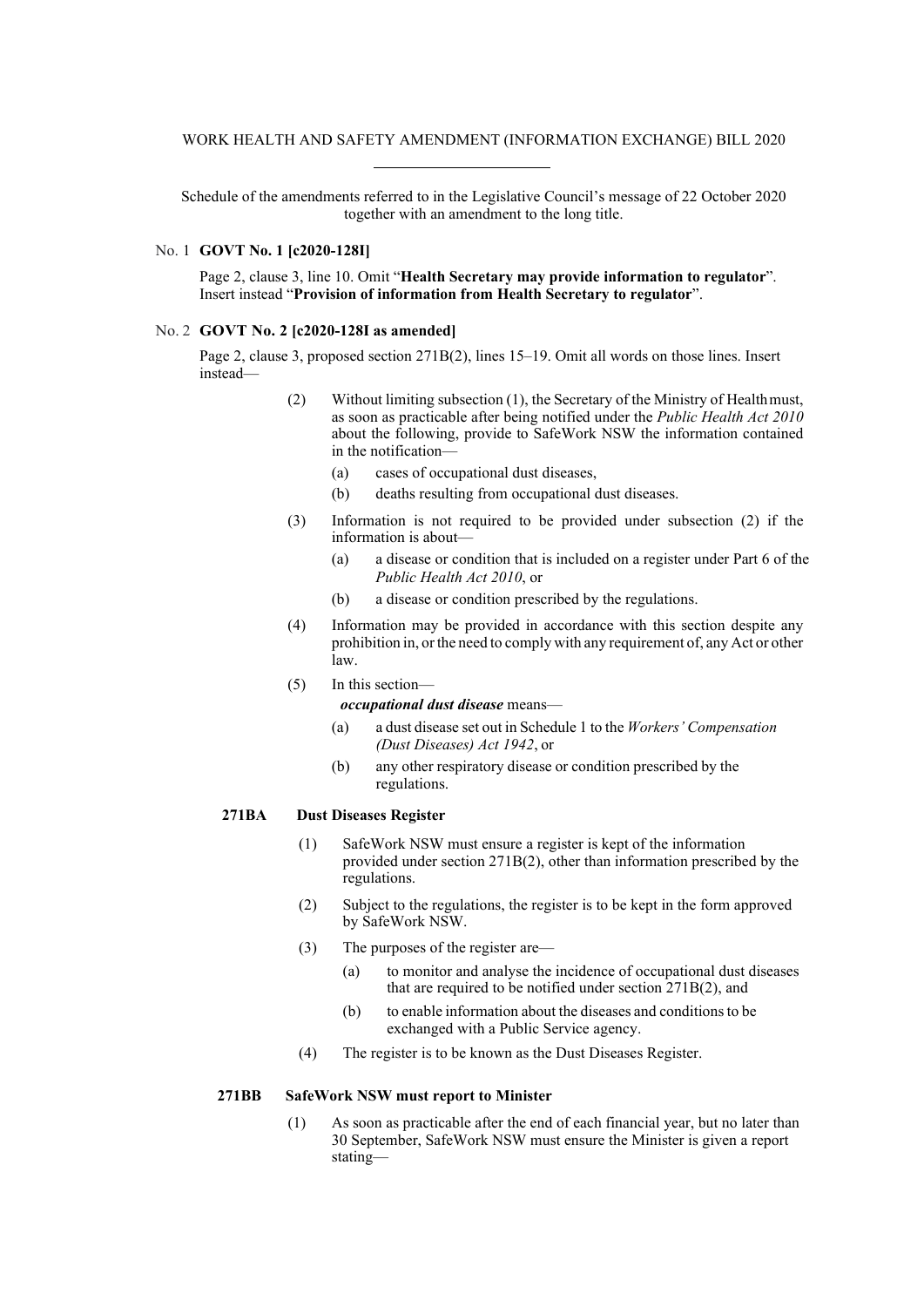- (a) the number of cases of occupational dust diseases notified to SafeWork NSW under section 271B during the financial year, and
- (b) the number of deaths resulting from occupational dust diseases notified to SafeWork NSW under section 271B during the financial year, and
- (c) the types of diseases or conditions recorded in the Dust Diseases Register during the financial year, and
- (d) the actions SafeWork NSW has taken to implement the purposes of the register, and
- (e) any other information about a disease or condition recorded in the register that SafeWork NSW considers appropriate.
- (2) However, SafeWork NSW must not include personal information or health information in the report.
- (3) The Minister must, as soon as practicable after receiving the report, cause it to be tabled in the Legislative Assembly.
- (4) In this section—

*financial year* means the period of 12 months ending at the end of 30 June in each year.

*health information* has the same meaning as in the *Health Records and Information Privacy Act 2002*.

*personal information* has the same meaning as in the *Privacy and Personal Information Protection Act 1998*.

#### **271BC SafeWork NSW to publish information on website**

- (1) SafeWork NSW must publish on its website—
	- (a) each report provided to the Minister under section 271BB, and
	- (b) the number of cases of occupational dust diseases notified to SafeWork NSW under section 271B during a financial year, and
	- (c) the number of deaths resulting from occupational dust diseases notified to SafeWork NSW under section 271B during a financial year, and
	- (d) the types of diseases or conditions recorded in the Dust Diseases Register for each financial year, and
	- (e) any other information prescribed by the regulations.
- (2) SafeWork NSW must keep the information published under subsection (1) up to date.

### **271C National register of dust diseases**

- (1) The provisions of this Division, other than sections 268–271A, 271B(1) and 272–273, expire on a day prescribed by the regulations.
- (2) The Minister may recommend the making of a regulation under this section only if satisfied that a national register has been established to monitor the prevalence of dust diseases and conditions.

#### No. 3 **GRN No. 1 [c2020-194A]**

Page 2, clause 3. Insert after line 19—